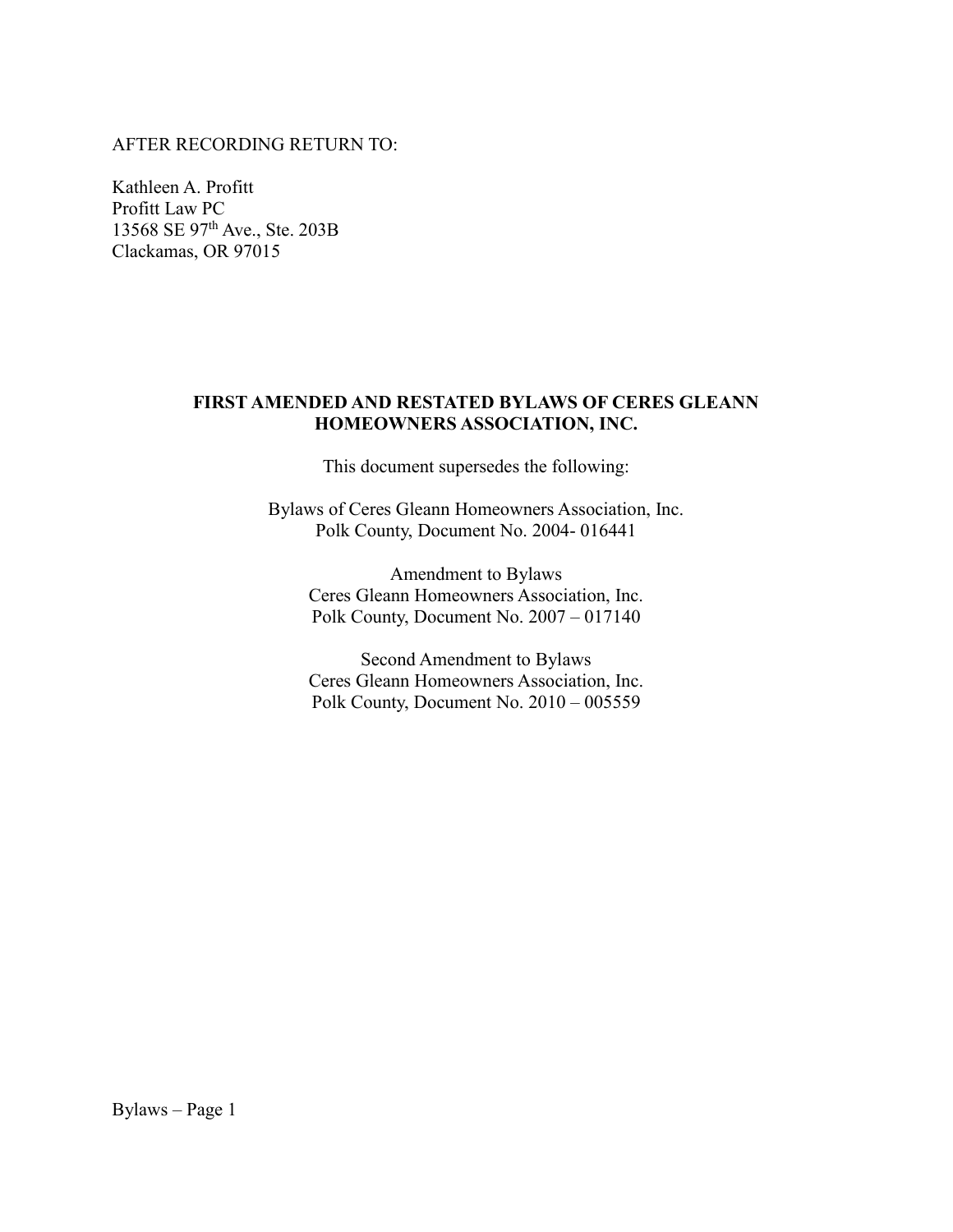# **TABLE OF CONTENTS**

| 1.1  |                                                               |  |
|------|---------------------------------------------------------------|--|
| 1.2  |                                                               |  |
| 1.3  |                                                               |  |
| 1.4  |                                                               |  |
| 1.5  |                                                               |  |
|      |                                                               |  |
|      |                                                               |  |
| 2.1  |                                                               |  |
| 2.2  |                                                               |  |
| 2.3  |                                                               |  |
| 2.4  |                                                               |  |
| 2.5  |                                                               |  |
| 2.6  |                                                               |  |
| 2.7  |                                                               |  |
|      |                                                               |  |
|      |                                                               |  |
| 3.1  |                                                               |  |
| 3.2  |                                                               |  |
| 3.3  |                                                               |  |
| 3.4  |                                                               |  |
| 3.5  |                                                               |  |
| 3.6  |                                                               |  |
| 3.7  |                                                               |  |
| 3.8  |                                                               |  |
|      |                                                               |  |
|      |                                                               |  |
| 4.1  |                                                               |  |
| 4.2  |                                                               |  |
| 4.3  |                                                               |  |
| 4.4  |                                                               |  |
| 4.5  |                                                               |  |
| 4.6  |                                                               |  |
| 4.7  |                                                               |  |
| 4.8  |                                                               |  |
| 4.9  |                                                               |  |
| 4.10 |                                                               |  |
| 4.11 | Notice of Association Members of Board of Directors Meeting11 |  |
| 4.12 |                                                               |  |
| 4.13 |                                                               |  |
| 4.14 |                                                               |  |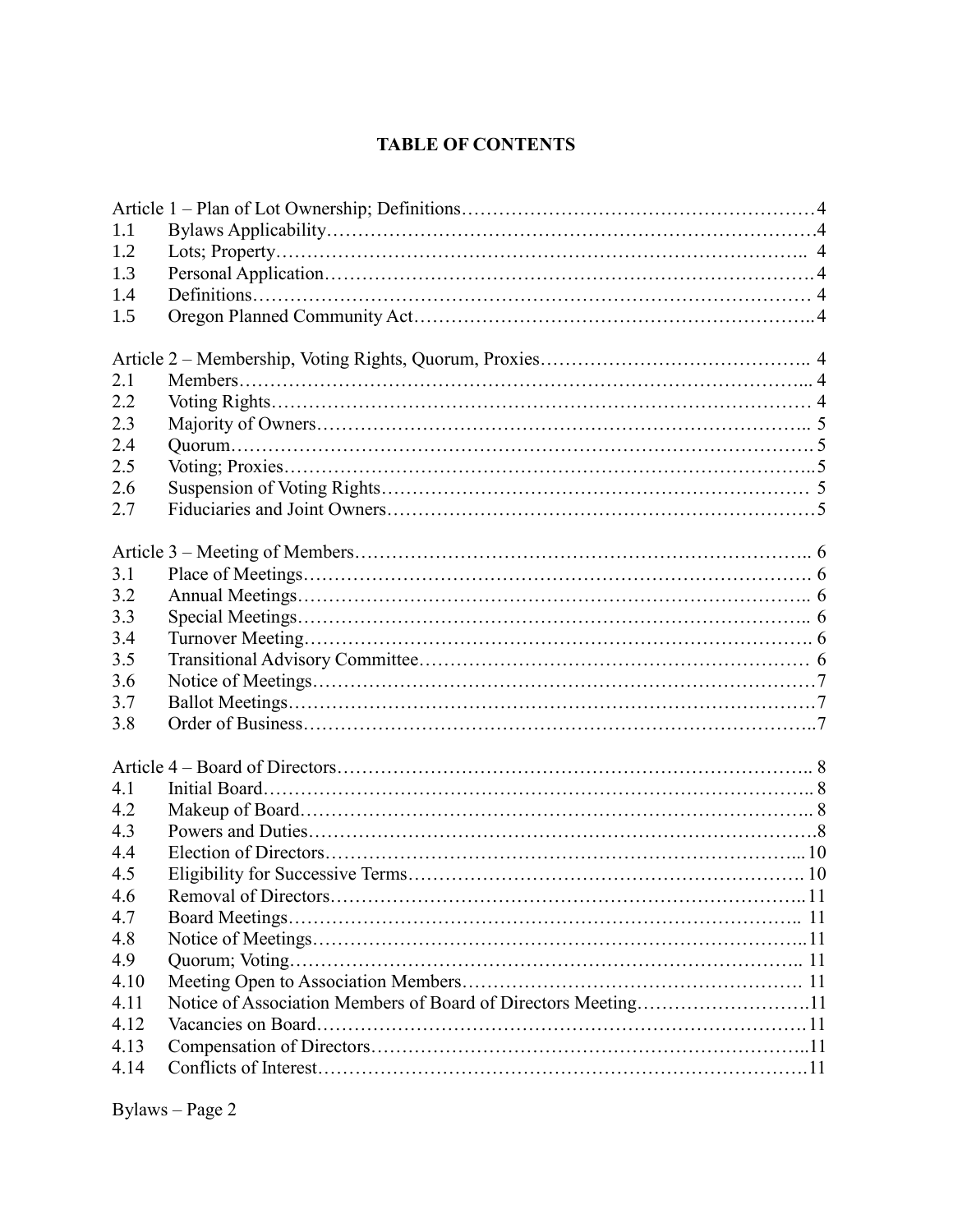| 5.1 |                                                                             |  |
|-----|-----------------------------------------------------------------------------|--|
| 5.2 |                                                                             |  |
| 5.3 |                                                                             |  |
| 5.4 |                                                                             |  |
| 5.5 |                                                                             |  |
|     |                                                                             |  |
|     |                                                                             |  |
| 6.1 |                                                                             |  |
| 6.2 |                                                                             |  |
| 6.3 |                                                                             |  |
| 6.4 |                                                                             |  |
| 6.5 |                                                                             |  |
| 6.6 |                                                                             |  |
| 6.7 |                                                                             |  |
| 6.8 |                                                                             |  |
|     |                                                                             |  |
|     |                                                                             |  |
| 7.1 |                                                                             |  |
| 7.2 |                                                                             |  |
| 7.3 |                                                                             |  |
|     |                                                                             |  |
|     |                                                                             |  |
| 8.1 |                                                                             |  |
| 8.2 |                                                                             |  |
|     |                                                                             |  |
|     |                                                                             |  |
| 9.1 |                                                                             |  |
| 9.2 |                                                                             |  |
| 9.3 |                                                                             |  |
| 9.4 |                                                                             |  |
|     |                                                                             |  |
|     | Article 10 – Indemnification of Directors, Officers, Employees and Agents17 |  |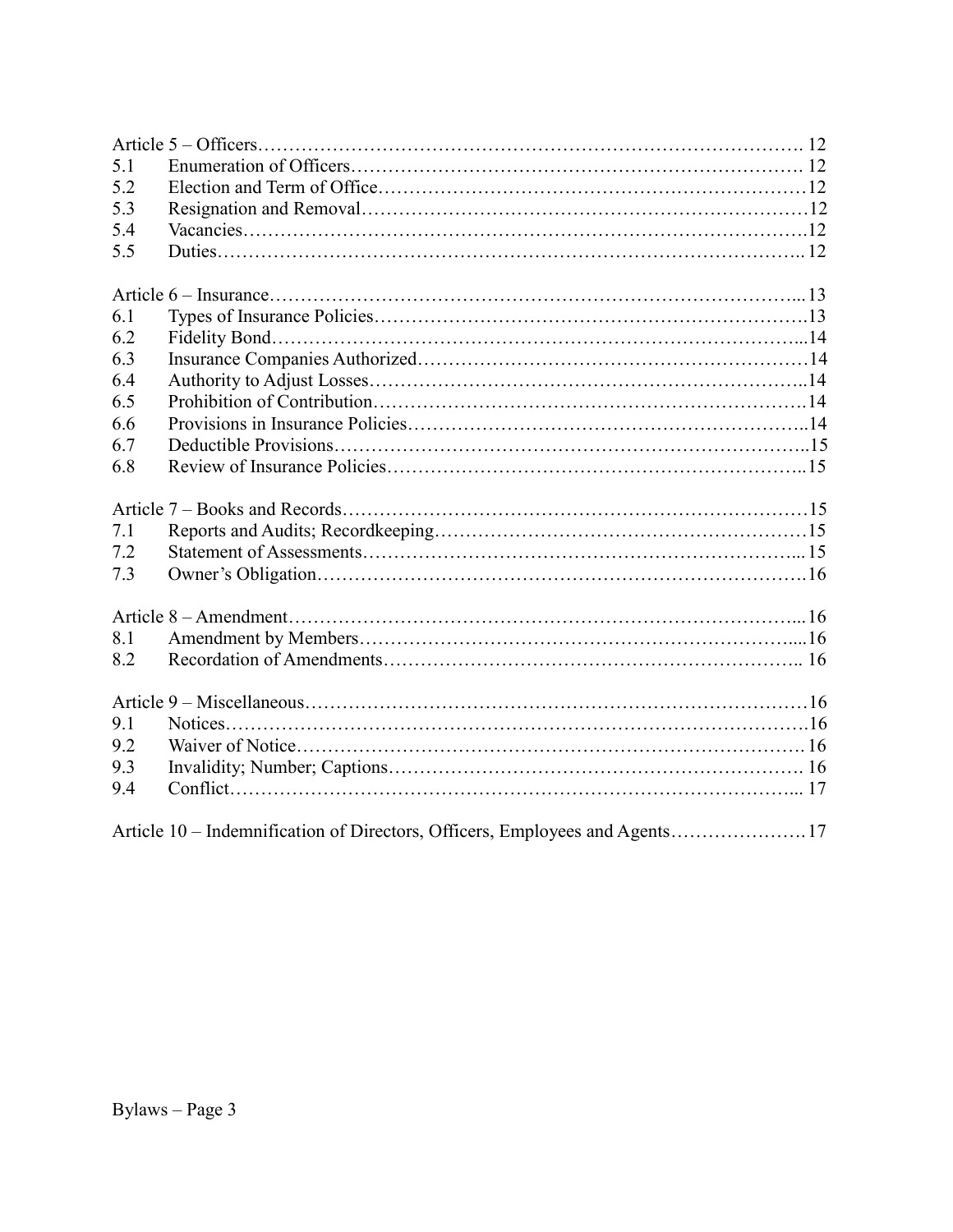## **ARTICLE 1**

# **PLAN OF LOT OWNERSHIP; DEFINTIONS**

**1.1 Bylaws Applicability**. These Bylaws apply to the Lots and the Common Property in Ceres Gleann, a planned community in Dallas, Polk County, Oregon, that have been subjected to the Third Amended and Restated Declaration of Covenants, Conditions, and Restrictions of Ceres Gleann (the "Amended and Restated Declaration"), as well as to the Ceres Gleann Homeowners Association (the "Association") and the entire management structure thereof.

**1.2 Lots; Property**. The Lots and the Common Area may be collectively referred to in these Bylaws as the "Property" and the Lots individually as a "Lot" or collectively as the "Lots."

**1.3 Personal Application.** All present or future owners, tenants, occupants, and their employees, and any other person that might occupy any portion of the Property in any manner, shall be subject to the provisions set forth in these Bylaws. The acquisition, rental, or occupancy of any of the Lots shall constitute acceptance and ratification of these Bylaws and agreement to comply with all the provisions hereof.

**1.4 Definitions.** Capitalized terms used but not defined herein shall have meanings attributed to them in Article 1 of the Amended and Restated Declaration.

**1.5 Oregon Planned Community Act.** The Property, all Lots and owners thereof, the Association, and all members thereof, shall be subject to the Oregon Planned Community Act, ORS 94.550, *et seq*. (the "PCA").

# **ARTICLE 2**

### **MEMBERSHIP, VOTING RIGHTS, QUORUM, PROXIES**

**2.1 Members.** Every person or entity who is a record owner of a fee interest or undivided fee interest in any Lot or Living Unit or a purchaser in possession under land sale contract for a Lot or Living Unit in the Ceres Gleann shall be a mandatory member of the Ceres Gleann Homeowners Association, Inc. (the "Association"). The foregoing is not intended to include persons or entities who hold an interest merely as security for performance of an obligation. Membership in the Association shall be appurtenant to and may not be separated from ownership of any Lot or Living Unit. Transfer of ownership of a Lot or Living Unit automatically transfers membership in the Association. The Ceres Gleann is a Class 1 planned community under the PCA.

**2.2 Voting Rights.** Members of the Association shall be entitled to one vote for each Lot owned with respect to all matters upon which owners are entitled to vote, and the total number of votes shall be equal to the total number of Lots subject to this Amended and Restated Declaration. When more than one person or entity holds an interest in a Lot, the vote for such Lot may be cast as they shall determine, but in no event shall fractional voting be allowed. Fractional or split votes shall be disregarded, except for the purposes of determining quorum.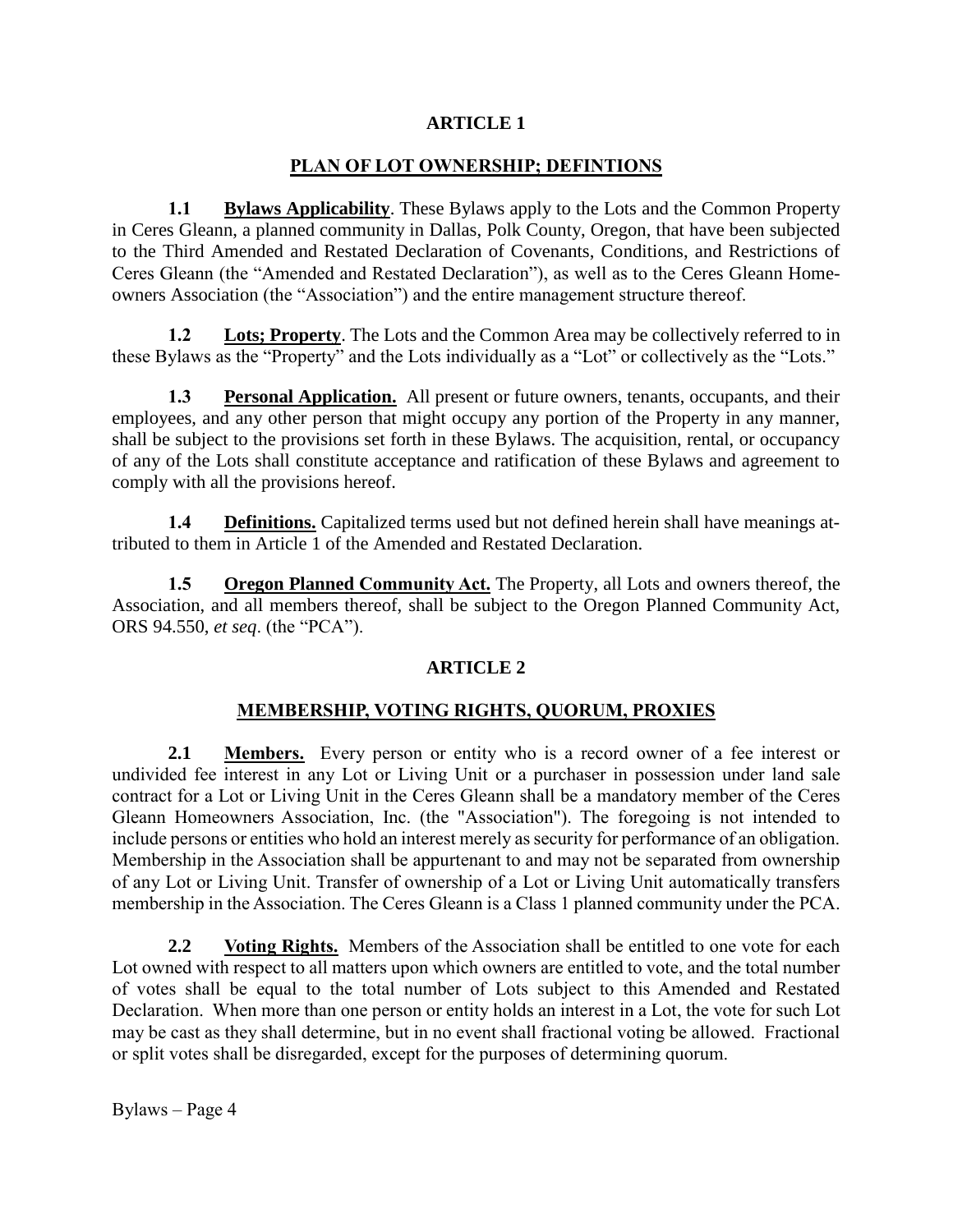**2.3 Majority of Owners**. As used in these Bylaws, the term "majority" shall mean those owners holding more than 50% of the voting rights allocated to the owners in accordance with the Declaration and Section 2.2 above. "Majority of Owners present" shall mean owners holding more than 50% of the votes present at any legal meeting.

**2.4 Quorum.** Except where a specific action is required by the Declaration, the Articles of Incorporation or another provision of these Bylaws, a quorum for the transaction of any business shall consist of persons authorized to cast, in person or by proxy, not less than 20% of the total votes in the Association. If at any meeting a quorum is not present or represented, the members entitled to vote thereat may adjourn the meeting from time to time, without notice other than announcement at the meeting, until a quorum shall be present or represented.

**2.5 Voting; Proxies.** Owners may cast votes in person, by written ballot, by absentee ballot, by proxy, or by any other means specified in the PCA and approved by the Board, including electronic ballot. Proxies must be filed with the Secretary of the Association ("Secretary") before or during the appointed meeting. A proxy shall expire one year after the date it was signed unless a shorter period is specified in the proxy. The proxies may require the holder to cast a vote for or against any special proposal set out in the notice calling the meeting. Unless withdrawn, a proxy given to another person to vote at a specific meeting shall also be valid at an adjourned meeting called under the provisions of Section 2.4. Proxies and ballots must be retained by the Association for one year from the date of the determination of the vote.

**2.6 Suspension of Voting Rights.** No members shall be entitled to cast any vote in any matter coming before the Association if at the time the member is delinquent in the payment of any assessment, which has been levied by the Association against such member's Lot. For the purposes of this paragraph, unless the member and the Board of Directors of the Association have agreed to defer the payment of an assessment, a member shall be deemed delinquent in the payment of the assessment if the same is not paid in full within 60 days after the Association mails or otherwise delivers a statement for the assessment to the member.

**2.7 Fiduciaries and Joint Owners.** An executor, administrator, guardian, or trustee may vote, in person or by proxy, at any meeting of the Association with respect to any Lot owned or held by such person in such capacity, whether or not the same shall have been transferred to such person's name, provided that such person has satisfied the Secretary that such person is the executor, administrator, guardian, or trustee holding such Lot in such capacity. Whenever any Lot is owned by two or more persons jointly according to the records of the Association, the vote of such Lot may be exercised by any one of the owners then present, in the absence of protest by a co-owner. In the event of such protest, no one co-owner shall be entitled to vote without the approval of all co-owners. In the event of disagreement among the co-owners, the vote of such Lot shall be disregarded for all purposes, except for determining whether a quorum is present.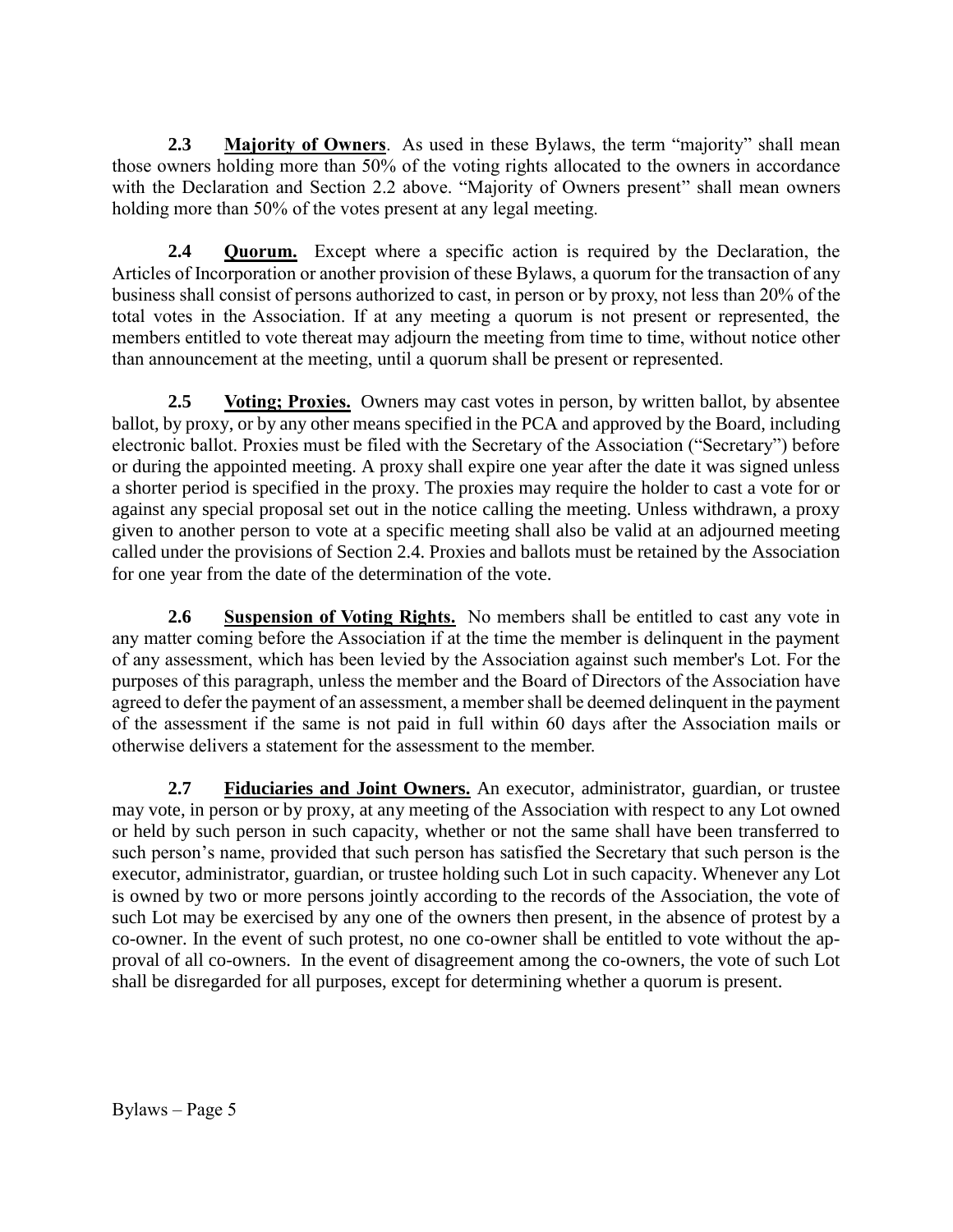### **ARTICLE 3**

## **MEETING OF MEMBERS**

**3.1 Place of Meetings.** Meetings of the Association shall be held at suitable places convenient to the owners as may be designated by the Board. If a vote is taken by written ballot or electronic means, the Board shall count the ballots cast within 48 hours of the voting deadline. Owners shall be notified via the Association's monthly electronic newsletter or other delivery of written notice of the results of the vote or that a quorum was not reached within 15 days after the meeting or voting deadline.

**3.2 Annual Meetings.** Annual meetings of the membership of the Association shall be held on the third Tuesday of May each year, beginning in the first such month following the adoption of these Bylaws. Provided, however, that if the annual meeting for the year is not held during such month, it may be called at any subsequent time by the Board Chair, a majority of the Board of Directors, or members holding not less than 20% of the membership votes. At such meetings, the owners shall announce the new members of the Board in accordance with the requirements of Section 4.4 of these Bylaws.

**3.3 Special Meetings.** Special meetings of the membership shall be held upon the call of the Board Chair or a majority of the Board of Directors, or pursuant to a petition signed by members holding at least 30% of the total votes in the Association. Meetings called upon a petition of members shall be held in person at a formal gathering, rather than by ballot as provided in Section 3.7 of this Article.

**3.4 Turnover Meeting.** The turnover meeting shall occur a) not later than 90 days from the date that Lots representing one hundred percent (100%) of the total number of votes have been conveyed to persons other than the Declarant; or b) not later than 90 days from the date that the Transitional Advisory Committee, acting on behalf of the homeowners, and the Declarants agree to a turnover of control. The Declarant shall give notice of the turnover meeting to each member as provided in Section 3.6 of these Bylaws. If the Declarant does not call the meeting required under this section, any member may do so.At the turnover meeting the Declarant shall relinquish control of the administration of the Association to the members, and the members shall elect the Initial Board of Directors in accordance with the provisions of Section 4.1 of these Bylaws. Additionally, the Declarant shall deliver to the Association those items specified in the Oregon Planned Community Act to be turned over by the Declarant at the turnover meeting.

**3.5 Transitional Advisory Committee.** The Declarant shall form a Transitional Advisory Committee to provide for the transition of administrative control of the Association from the Declarant to the other members. Not later than the sixtieth (60th) day after the Declarant has conveyed fifty percent (50%) of all of the Lots in Ceres Gleann PUD, the Declarant shall call a meeting of members for the purpose of selecting a Transitional Advisory Committee. The committee shall consist of at least three (3) members, but not more than five (5) members. The members of the Association other than the Declarant shall, by majority vote, elect two (2) or more members of the committee, and the Declarant shall elect one (1) member of the committee. The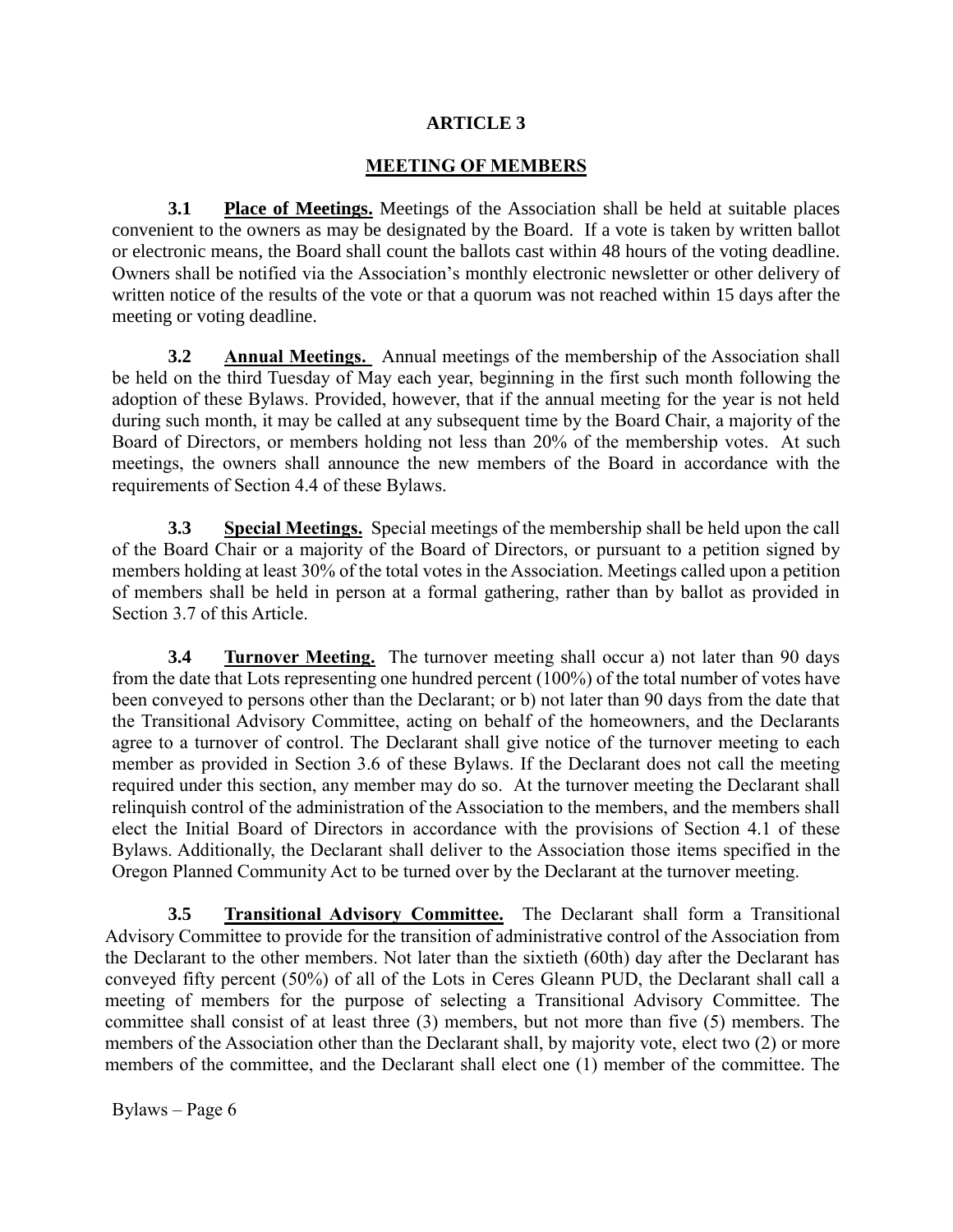term of each member of the committee shall be three (3) years and members may serve multiple terms. The function of the Transitional Advisory Committee shall be to facilitate transition from control of the administration of the Association by the Declarant to control by the members. The committee shall have access to the information, documents and records, which the Declarant must turn over to the members under the Oregon Planned Community Act. The Declarant shall give notice of the meeting required under this section to each member of the Association at least 5 (5), but no more than sixty (60) days prior to the meeting. The notice shall state the purpose of the meeting and the time and place where it is to be held. If such meeting is not called by the Declarant within the time specified, the meeting may be called and notice given by a member of the Association. If the members of the Association, other than the Declarant, do not select members for the committee under this section, the Declarant shall have no further responsibility to form the committee.

**3.6 Notice of Meetings.** Owners shall be provided written notice via mail, email, electronic delivery, including posting on the Association's web site, or other delivery methods, including notice via the Association monthly electronic newsletter, of each annual and special meeting. The notice shall state the purpose thereof and the time and place where such meeting is to be held. The Board may propose that the owners take an action by written ballot without a meeting, pursuant to the provisions of the PCA and the Oregon Nonprofit Corporation Act. Notice shall be provided at least ten but not more than 50 days before the meeting, or the date the ballots are mailed for a vote taken without a meeting. Email notices shall be sent to the email address last provided to the Association in writing by the owner. Owners may opt out of electronic or email delivery of notices. Notices sent via mail shall be mailed to the owner's address last given to the Association in writing by the owner. If Lot ownership is split or the Lot has been sold on a contract, notice shall be sent to a single address, of which the Association has been notified in writing by such parties. If no address has been given to the Association in writing, then mailing to the Lot shall be sufficient. The provision of a notice in the manner provided in this Section 3.6 shall be considered notice served.

**3.7 Ballot Meetings.** Any meeting of the membership of the Association (except annual meetings and special meetings called by petition of members) may be by written ballot in lieu of a meeting as provided by the PCA at the Board's election, rather than through an in-person gathering. Voting by mail in lieu of a meeting must comply with the provisions of ORS 94.647, as it may be amended. Ballots for such meetings must be properly executed and returned in sufficient quantity to constitute a quorum and to pass the proposals specifically propounded on the ballot. The vote on matters considered through ballot meetings shall be determined by the Board within 48 hours of the deadline of the return of the ballots. Each member shall be notified by mail or delivery of written notice of the results of the ballot meeting, or that a quorum of ballots was not returned, within ten days after the ballots have been counted.

**3.8 Order of Business.** The order of business at meetings of the Association shall be as follows:

- (a) Ascertaining that a quorum is present in person or by representation;
- (b) Proof of notice of meeting or waiver of notice;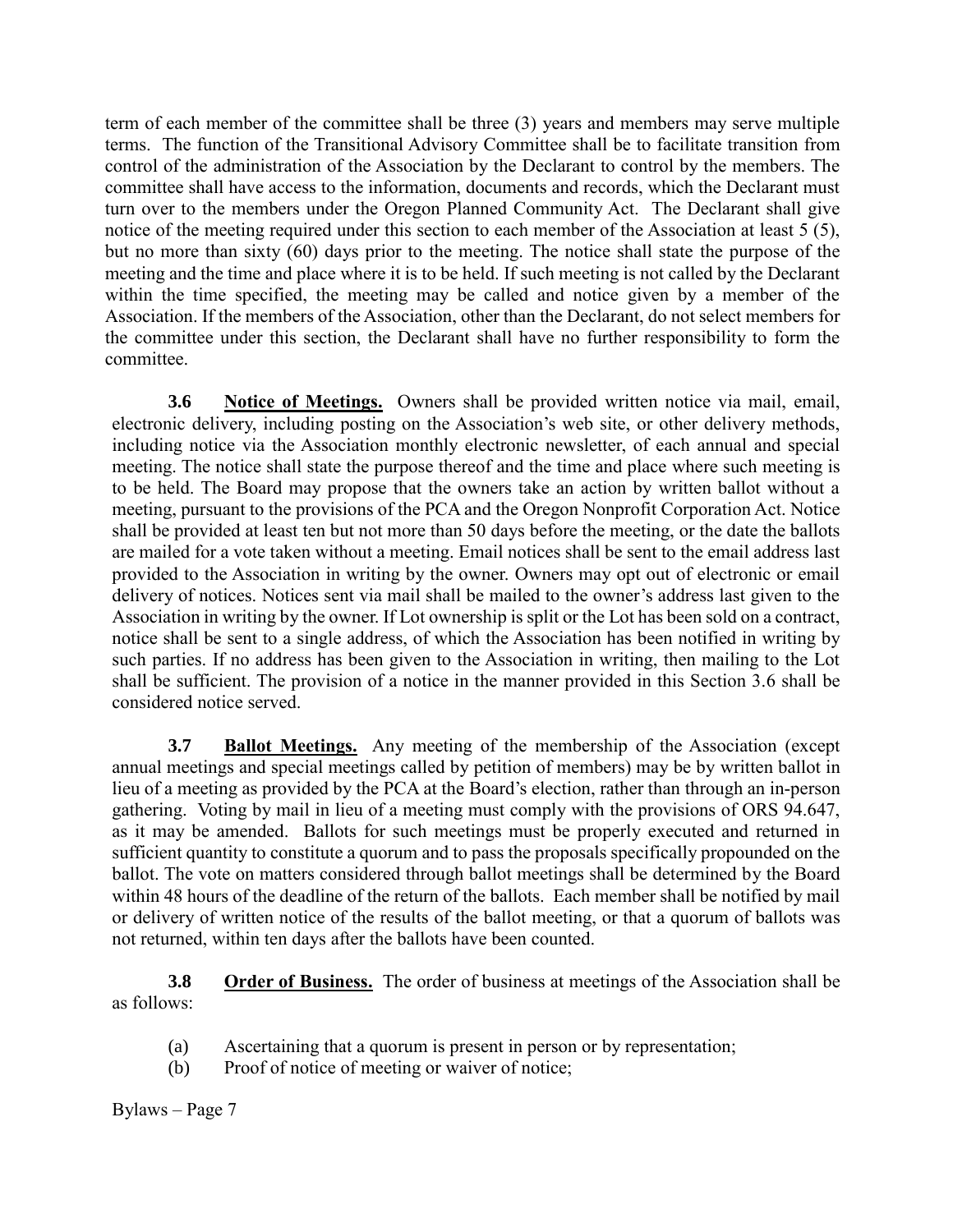- (c) Reading, correction, and approval of minutes of previous meeting;
- (d) Reports of officers and committee, if any;
- (e) Election of Directors;
- (f) Unfinished business;
- (g) New business; and
- (h) Adjournment.

# **ARTICLE 4**

## **BOARD OF DIRECTORS**

**4.1 Initial Board.** At the turnover meeting described in Section 3.4, an Initial Board of Directors will be elected by voice vote of those owners present at that meeting. The Initial Board of Directors will serve for no more than 90 days from the date of their election at the turnover meeting. Within 90 days of the turnover meeting, the Initial Board will conduct the first election of the Board of Directors pursuant to Section 4.4 below, and that elected Board of Directors will replace the Initial Board.

**4.2 Makeup of Board.** The affairs of the Association shall be governed by a Board of Directors, consisting of five persons, all of whom must be an owner or co-owner of a Lot; provided, however, that if a Lot is owned by more than one owner, only one co-owner of that Lot may serve on the Board at any one time. An officer or employee of a corporation, the trustee of a trust, the personal representative of an estate, or an employee of a trust or estate may serve on the Board if the corporation, trust, or estate owns a Lot.

**4.3 Powers and Duties.** The Board of Directors shall have general authority and responsibility for the conduct of the business and affairs of the Association, in accordance with the Amended and Restated Declaration, the Articles of Incorporation, these Bylaws and the PCA. Certain specific powers and duties of the Board are as set forth below, but such list is not exhaustive.

> **4.3.1 General Exercise of Powers.** Exercise for the Association all powers, duties, and authority vested in or designated to this Association by law, its Articles of Incorporation or the Declaration and not reserved to the membership by other provisions of these Bylaws, the Articles of Incorporation or the Declaration.

> **4.3.2 Employment of Third Parties.** Employ a manager, an independent contractor or such other employees or agents as it deems necessary, and to prescribe their duties; provided, however, that unless otherwise approved by at least fourfifths (4/5) of the Board of Directors, no management agreement, service contractor employment contract shall be in excess of three years.

> **4.3.3 Association Budget; Invoice System.** Establishment of a budget and payment of all common expenses of the Association, and institution and maintenance of an invoice approval system for such payment, which shall require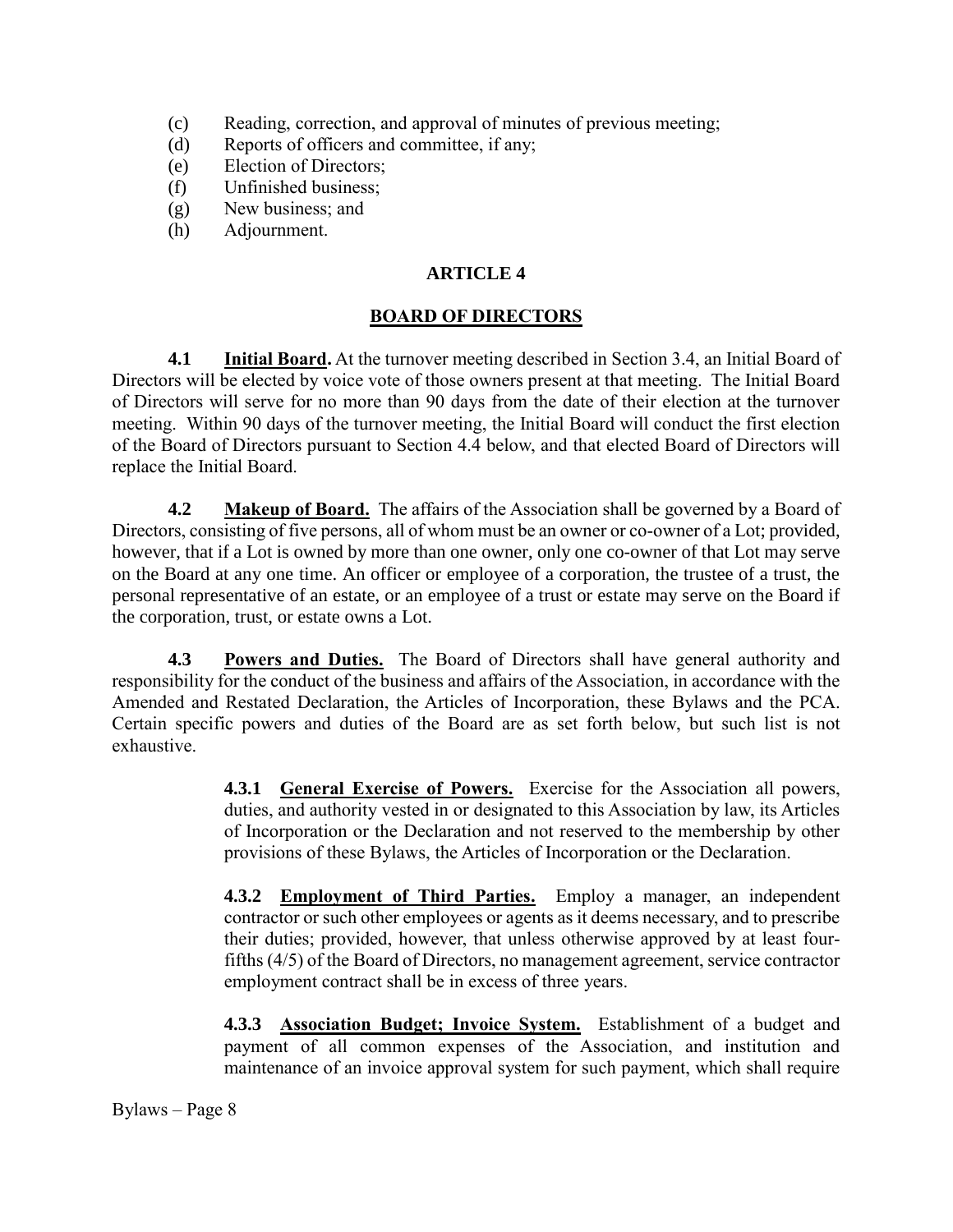a sufficient number of signatories thereon as may be reasonably necessary to prevent any misuse of Association funds, in accordance with these Bylaws and the Amended and Restated Declaration.

**4.3.4 Rules and Regulations.** Adopt and publish rules and regulations, including fees, if any, governing the use of common property and facilities, Lots, and the personal conduct of the members and their guests thereon. Provided, however, that any of the rules and regulations are subject to rescission or amendment by the Association upon a majority vote of all owners. Owners may petition, pursuant to these Bylaws, to call a special meeting for such a purpose.

**4.3.5 Suspend Delinquent Members.** Suspend the right to use the common property with respect to an owner during any period in which such owner shall be in default for more than 60 days after notice of the payment of any assessment levied by the Association. Such suspension of use includes, but is not limited to, use of all common recreational facilities and attendance at Association community events.

**4.3.6 Corporate Records.** Cause to be kept a complete record of all its corporate affairs incompliance with ORS 94.670, make such records available for inspection by any member or his agent, as more fully described in Article 7 of these Bylaws.

**4.3.7 Supervise Personnel.** Supervise all officers, agents and employees of the Association and see that their duties are properly performed.

**4.3.8 Statement of Accounts.** Issue, upon demand by any member or mortgagee in writing, a written statement setting forth whether or not any assessment has been paid and giving evidence thereof, for which a reasonable charge may be assessed.

**4.3.9 Financial Affairs.** Designate depositories for Association funds, designate those officers, agents and/or employees who shall have authority to withdraw funds from such accounts on behalf of the Association, and cause such persons to be bonded, as it may deem appropriate.

**4.3.10 Establish and Collection of Assessments.** Fix annual assessments at an amount sufficient to meet the obligations imposed by the Declaration, at least thirty (30) days in advance of each annual assessment, set the date(s) assessments are due, and demand payment of same.

**4.3.11 Liens for Delinquent Assessments.** Cause the lien against any Lot or Living Unit for which assessments are not paid within 30 days after the due date to be filed and foreclosed or cause action at law to be brought against the owner personally obligated to pay the same.

**4.3.12 Maintenance of Common Property.** Cause the Common Property owned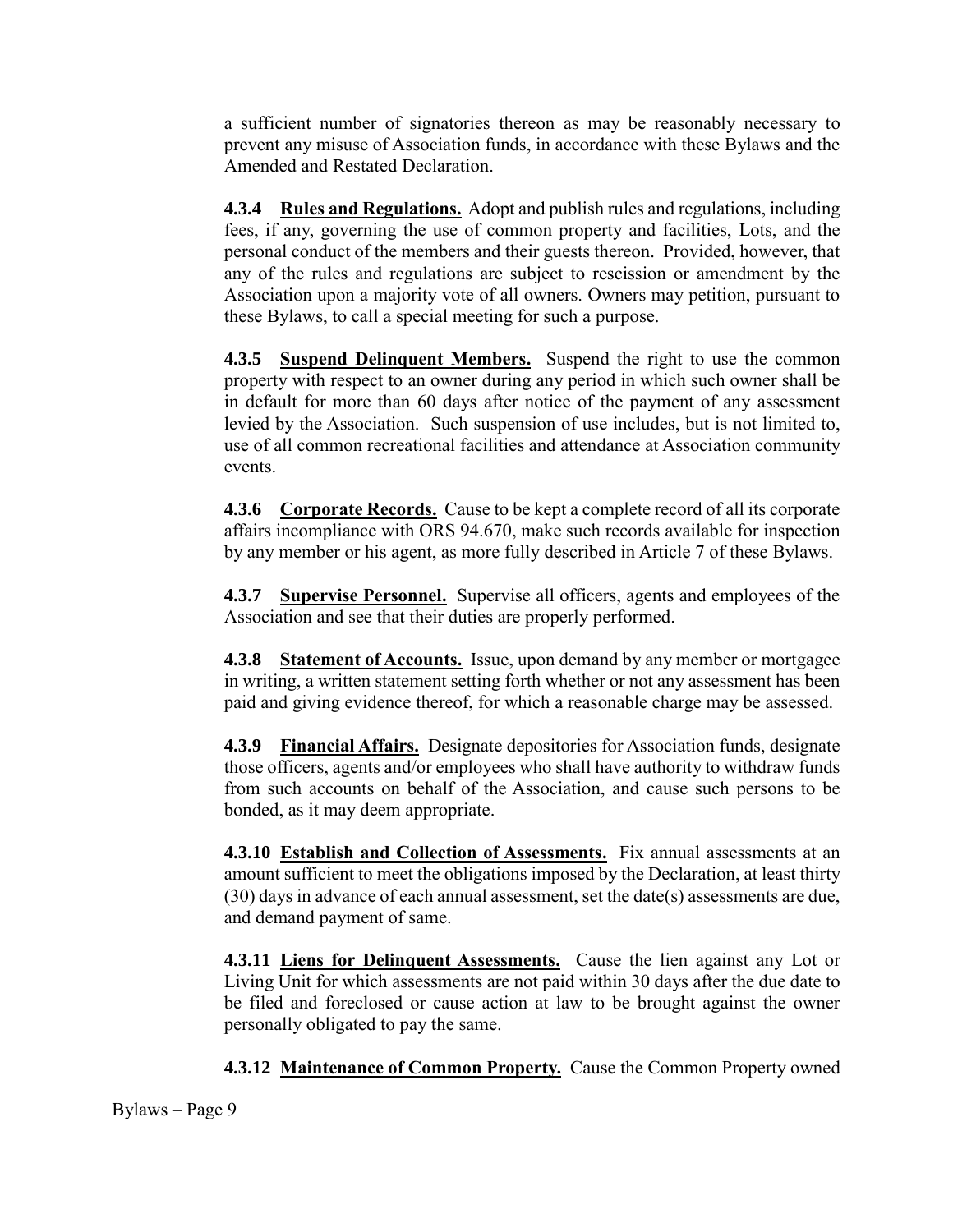by the Association to be maintained and pay all local taxes, as applicable.

**4.3.13 Insurance.** Procure, review and maintain in effect such casualty, flood, liability and hazard insurance, property damage insurance with extended coverage endorsements, and a fidelity bond meeting the insurance and fidelity bond requirements as required by the Amended and Restated Declaration and Bylaws.

**4.3.14 Deal with Association Property.** Grant easements, leases, license and concessions through or over the common property in accordance with the PCA; enter into mortgage agreements, given security and obtain capital debt financing subject to the provisions of the Amended and Restated Declaration; acquire, hold and convey in the name of the Association any right, title or interest in real or personal property subject to the provisions of the Declaration.

**4.3.15 Late Charges and Fines.** Impose charges for late payment of assessments and, after giving notice and an opportunity to be heard, levy reasonable fines for violations of the Declaration, Bylaws or rules and regulations of the Association.

**4.3.16 Appoint Committees.** Appoint and maintain oversight of the Architectural Review Committee, Landscaping Committee, and such other committee(s) as it deems appropriate to carry out its purposes.

**4.3.17 Participate in Litigation.** Institute, defend or intervene in litigation or administrative proceedings on behalf of the Association on matters affecting the community.

**4.3.18 Other Necessary and Proper Powers.** Exercise any other powers necessary and proper for the administration and operation of the Association.

**4.4 Election of Directors.** For the first election of the Board of Directors following the recording of these Bylaws and the establishment of the Interim Board, the membership shall elect one person to serve on the Board of Directors for the ensuing year, two persons to serve on the Board of Directors for the ensuing two years, and two persons to serve on the Board of Directors for the ensuing three years. The election of the Board of Directors shall be conducted by written ballot in conformance with ORS 94.647, and the results shall be posted on the Association's website and announced at the annual meeting of the Association. The Board shall provide at least 10 days' notice before written ballots are mailed or otherwise delivered, and such notice of intent to mail ballots shall be provided no less than 30 days in advance of the annual meeting. The deadline to return ballots shall be no later than the day immediately preceding the annual meeting date. The Board (or acting TAC/Initial Board) shall establish the details of the Board candidate nomination and election procedure through duly adopted rules and regulations. The terms of each Board member initially elected will be established by random drawing. Thereafter, the members of the Board of Directors shall serve staggered three-year terms.

**4.5 Eligibility for Successive Terms.** Any person may be elected to serve successive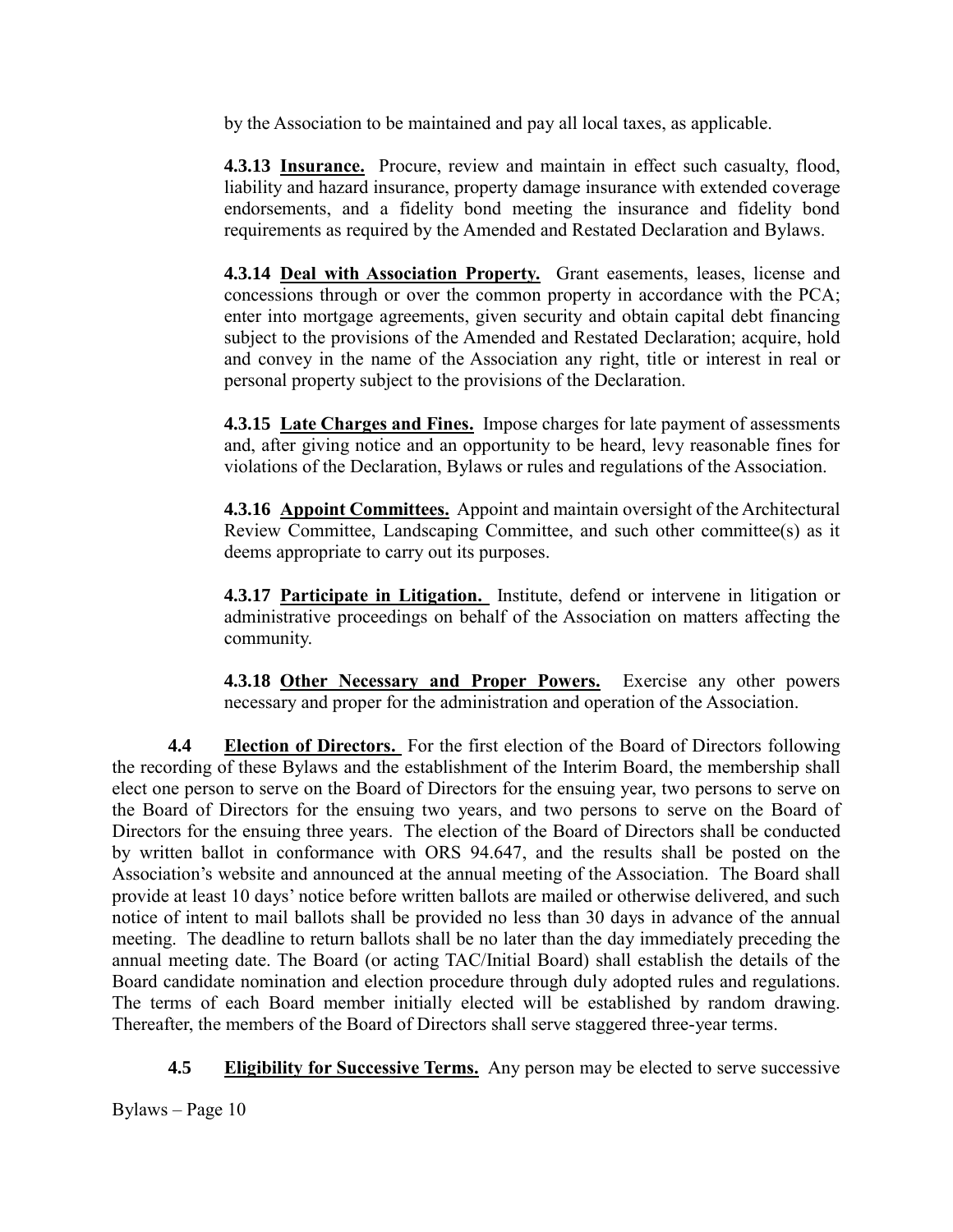terms on the Board of Directors without limitation.

**4.6 Removal of Directors.** At any properly called annual or special meeting at which removal of a director is on the agenda, any one or more of the directors may be removed with or without cause, by a vote of the majority of Owners present, and a successor may then and there be elected to fill the vacancy thus created; provided, however, that the notice of meeting shall specifically indicate that the removal of one or more named directors is an agenda item for such meeting. Any director whose removal has been proposed by the owners shall be given an opportunity to be heard at such meeting.

**4.7 Board Meetings.** Meetings of the Board of Directors shall be held from time to time upon the call of the Board Chair or of a majority of the Directors.

**4.8 Notice of Meetings**. Written or oral notice of each meeting of the Board of Directors shall be given to each Board member not less than three days before the meeting. The requirement for such notice may be waived by the majority vote of the Directors present and voting at any meeting attended by not less than a majority of the entire Board of Directors.

**4.9 Quorum; Voting.** At all meetings of the Board of Directors, a quorum for the transaction of business shall be a majority of the persons serving as Directors. Except as otherwise provided in these Bylaws or in the Declaration, all matters coming before the Board shall be decided by majority vote.

**4.10 Meeting Open to Association Members.** All meeting of the Board of Directors shall be open to any and all members of the Association, except under certain circumstances as provided by law; provided, however, that no member shall have a right to participate in the Board of Directors' meeting unless such member is a Director. The Chair shall have the authority to exclude any member who disrupts a Board of Director' meeting.

**4.11 Notice of Association Members of Board of Directors Meeting.** For other than emergency meetings, notice of Board of Director meetings shall be posted at a reasonable place on the common property that has been generally publicized at least three days prior to the meeting and/or such notice shall be provided by a method otherwise reasonably calculated to inform Lot owners of such meetings, including first class mail, hand delivery to each owner's address, email, or other electronic delivery (such as posting on the Association's website).

**4.12 Vacancies on Board.** Any vacancy occurring on the Board of Directors may be filled by the vote of the majority of the remaining Directors. Any person so selected shall serve out the remaining term of the departed Director, subject to the removal provisions of Section 4.6.

**4.13 Compensation of Directors.** No director shall be compensated in any manner, except for out-of-pocket expenses, unless such compensation is approved by the vote of the members.

**4.14 Conflicts of Interest.** Board members shall timely disclose to the Board any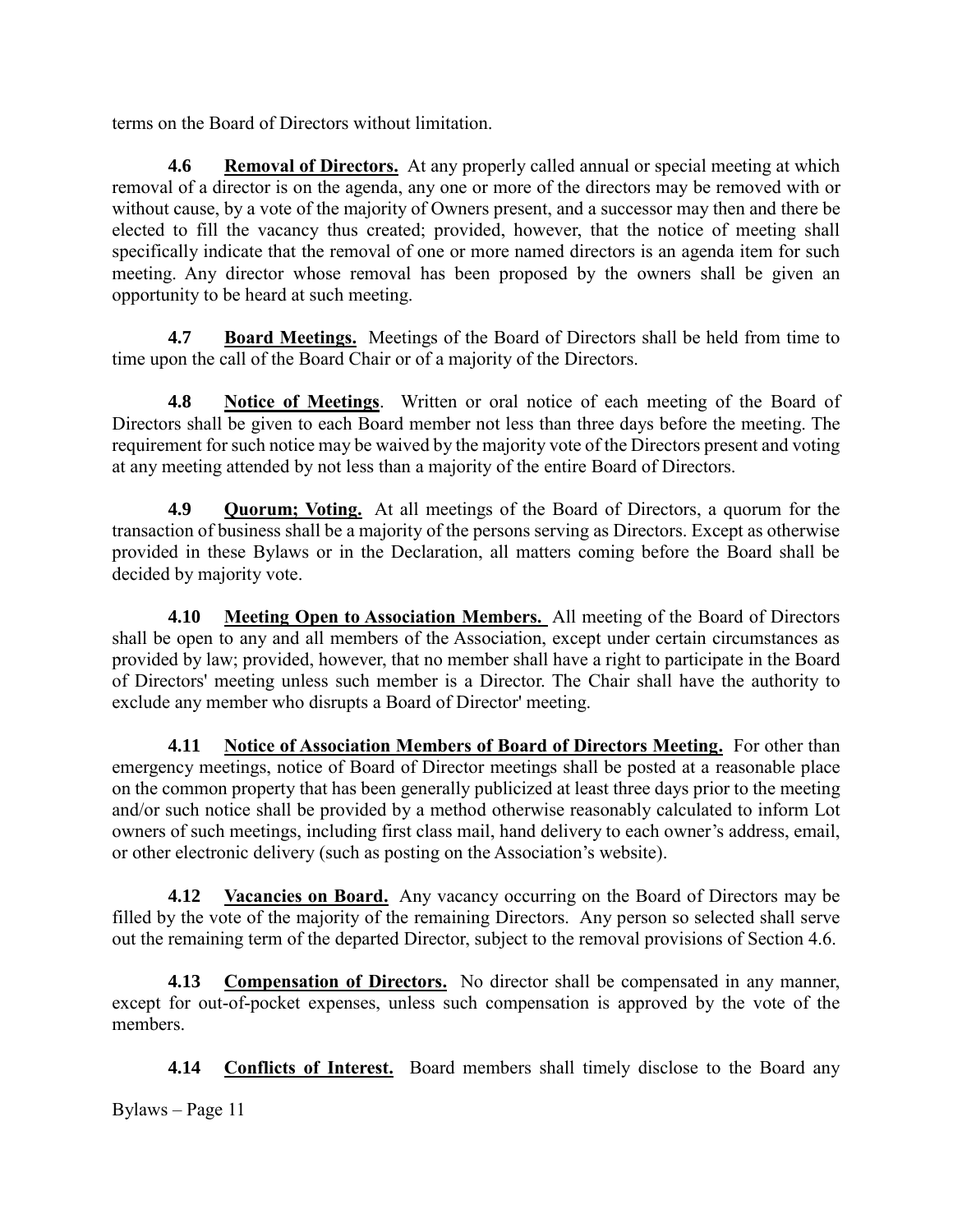perceived or potential conflict of interest regarding any aspect of business operations of the Association. To the highest degree possible, Directors should refrain from voting or otherwise deliberating upon a matter in which a particular Director has a direct or indirect financial interest (beyond the general obligation to pay their share of common expenses of the Association) in an Association transaction at issue, or upon a matter directly involving themselves or their family. Accordingly, a Directors shall recuse themselves from voting and deliberating upon an appeal brought to the Board in which the particular Director or their family member participated in the underlying deliberations brought to the Board for appeal.

# **ARTICLE 5**

### **OFFICERS**

**5.1 Enumeration of Offices.** The officers of this Association shall consist of a Chair, who shall at all times be a member of the Board of Directors, a Vice Chair, a Secretary/Treasurer, and such other officers as the Board of Directors may create from time to time by resolution.

**5.2 Election and Term of Office.** The officers of the Association shall be elected annually by the Board of Directors and each shall hold office at the pleasure of the Board.

**5.3 Resignation and Removal.** Any officer may be removed from office, with or without cause, by majority vote of the Board of Directors. Any officer may resign at any time by giving written notice to the Board of Directors, the Chair or the Secretary/Treasurer. Such resignation shall take effect on the date of receipt of such notice or at any time later specified therein, unless otherwise specified therein, the acceptance of such resignation shall not be necessary to make it effective.

**5.4 Vacancies.** A vacancy in any office may be filled by appointment by the Board of Directors. The officer appointed to such vacancy shall serve for the remainder of the term of the officer he replaces.

**5.5 Duties.** The duties of the officers are as follows:

**5.5.1 Chair.** The Chair shall preside at all meetings of the Board of Directors and of the Association; shall see that orders and resolutions of the Board of Directors are carried out; and, as may be designated by Board resolution or rule, sign all leases, mortgages, deeds and other written instruments and, as may further be designated by Board resolution or rule, co-sign all promissory notes, checks and contracts as the Board of Directors may approve from time to time.

**5.5.2 Vice Chair.** The Vice Chair shall preside at all meetings of the Board of Directors and of the Association when the Chair is absent or otherwise unable to fulfill those responsibilities. The Vice Chair shall also oversee, subject to the direction of the Board, the Association's annual maintenance program.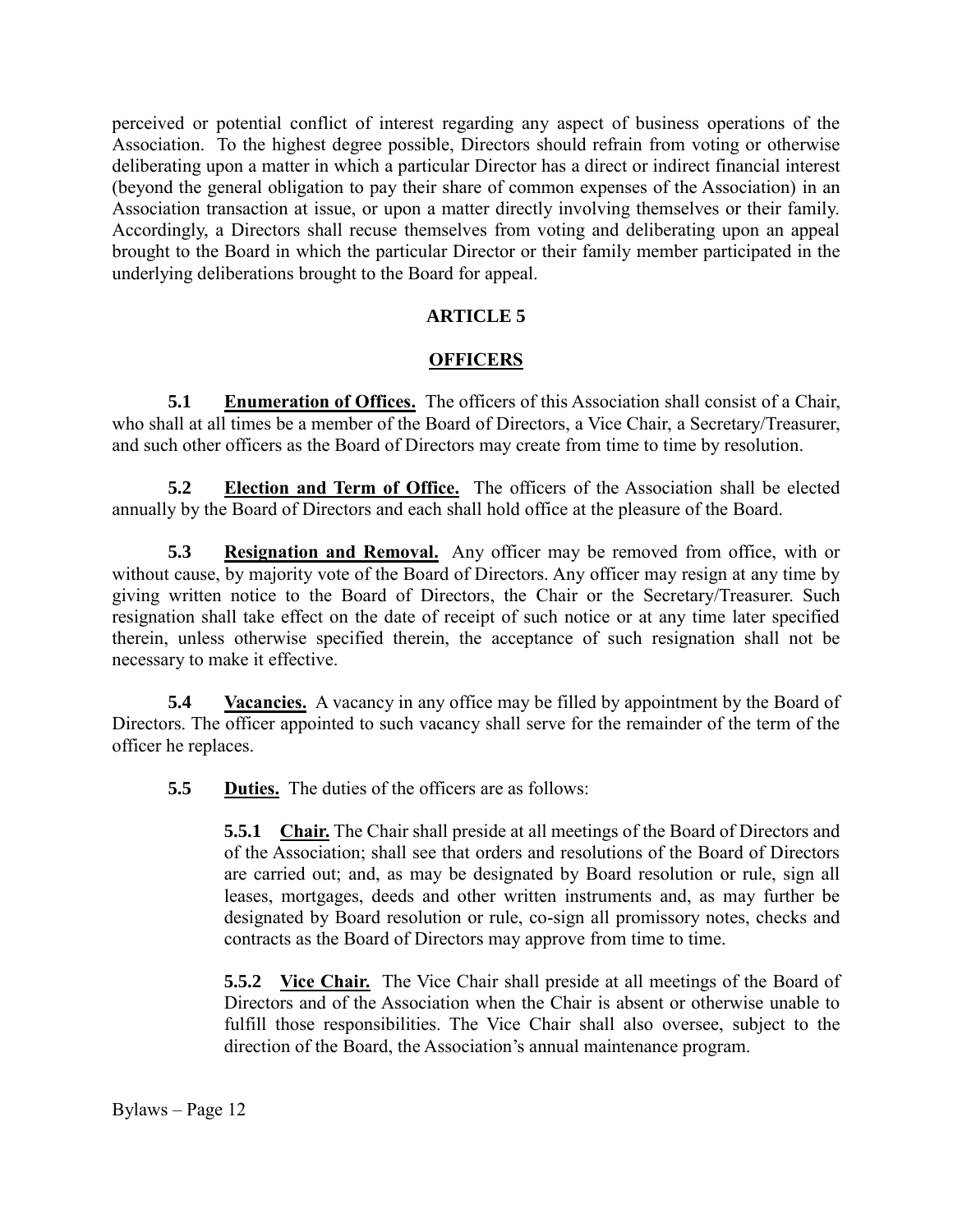**5.5.3 Secretary/Treasurer.** The Secretary/Treasurer shall cause to be recorded the votes and minutes of all meetings and proceedings of the Board of Directors and of the members; cause to be maintained the records of the Association; and serve notice to members. These duties may be delegated to a Records Assistant, with appropriate oversight of the Board. The Secretary/Treasurer shall also cause all monies of the Association to be deposited in appropriate accounts and disbursed therefrom as directed by resolution of the Board of Directors; shall co-sign any promissory notes or checks as may be required by Board resolution or rule; keep proper books of account; cause the Association books to be closed annually at the completion of each full fiscal year; and shall be the chief officer responsible for the preparation of an annual budget and a statement of income and expenditures to be presented to the Board of Directors. These duties may also be assigned to a Finance Committee, if one is appointed, with appropriate Board oversight. Alternatively, the Board may engage an accounting professional or firm to assist the Board in fulfilling certain of these duties.

### **ARTICLE 6**

### **INSURANCE**

**6.1 Types of Insurance Policies.** The Board shall obtain and maintain at all times, and shall pay for out of the Association expense funds, the following insurance:

> **6.1.1 Property Damage Insurance.** The Association shall maintain a policy or policies of insurance covering loss or damage from fire, with standard extended coverage and "special form" endorsements, and other such coverages as the Board may deem desirable. The amount of the coverage shall be for not less than 100% of the current replacement cost of the improvements on the Common Property (exclusive of land, foundation, excavation and other items normally excluded from coverage), subject to a reasonable deductible.

> **6.1.2 Liability.** The Association shall maintain commercial general liability insurance coverage insuring the Association, the Board, and the management agent, against liability to the public or to owners and their invitees or tenants, arising from the operation, maintenance, ownership or use of the Common Property, including the legal liability arising out of lawsuits related to employment contracts of the Association. There may be excluded from the policy or policies coverage of an owner (other than as a member of the Association or Board) for liability arising out of acts or omissions of such owner and liability arising from the ownership and/or use of the part of the property as to which such owner has the exclusive use or occupancy. Limits under such insurance shall not be less than \$2,000,000 on a combined single-limit basis. Such policy or policies shall be issued on a commercial liability basis and shall provide a cross-liability endorsement wherein the rights of named insureds under the policy or policies shall not be prejudiced as respects his, her or their action against another named insured.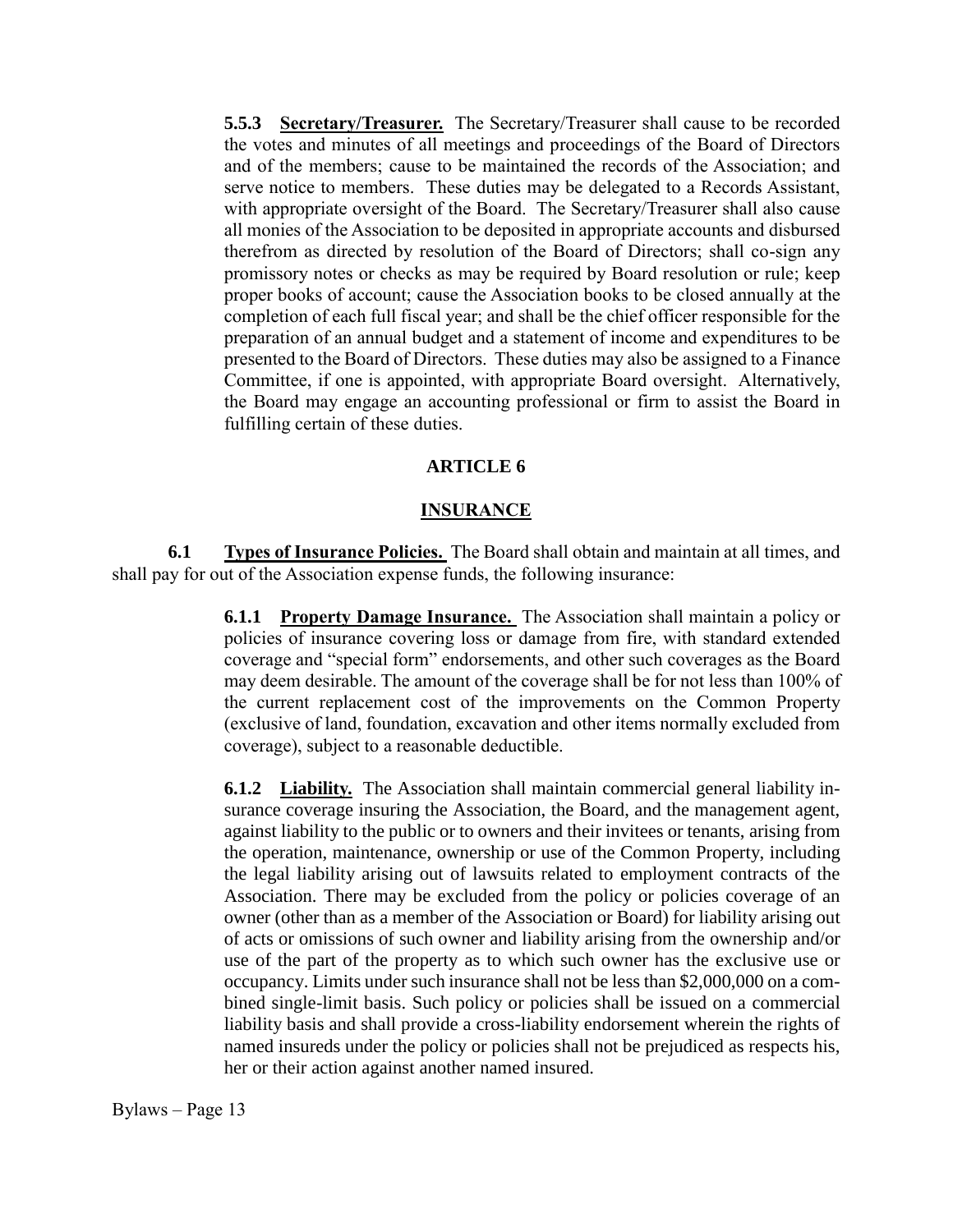**6.1.3 Workers Compensation.** Workers Compensation Insurance to the extent that it is necessary to comply with any applicable laws.

**6.1.4 Director and Officer's Insurance.** Directors' and officers' insurance insuring the directors and officers.

**6.2 Fidelity Bond.** The Board of Directors may obtain and maintain a fidelity bond naming such persons as may be designated by the Board of Directors as principals and the Association and the owners as obligees, for the amount determined by the Board of Directors, and may require that all officers and employees of the Association handling or responsible for Association funds provide adequate fidelity bonds. The premiums on such bonds shall be paid for by the Association.

**6.3 Insurance Companies Authorized.** All policies shall be written by a company licensed to do business in Oregon and holding a "Commissioner's rating" of A- and a size rating of "VII" or better, by Best's Insurance Reports, or as may be otherwise acceptable to the Board of Directors.

**6.4 Authority to Adjust Losses.** All loses under policies hereafter in force regarding the common property shall be settled exclusively with the Board of Directors or its authorized representative. Releases and proofs of loss shall be executed by at least two directors.

**6.5 Prohibition of Contribution.** In no event shall the insurance coverage obtained and maintained by the Board of Directors hereunder be brought into contribution with insurance purchased by the individual owners or their mortgages.

**6.6** Provisions in Insurance Policies. The Board of Directors shall make every effort to secure insurance policies that will provide for the following:

> **6.6.1** A waiver of subrogation by the insurer as to any claims against the Board of Directors, the manager, the owners and their respective servants, agents and guests.

> **6.6.2** A provision that the policy cannot be cancelled, invalidated or suspended on account of the conduct of any one of the individual owners.

> **6.6.3** A provision that the policy cannot be cancelled, invalidated or suspended on account of the conduct of any officer or employee of the Board of Directors without prior demand in writing that the Board of Directors or manager cure the defect.

> **6.6.4** A provision that any "no other insurance" clause in the policy exclude individual owner's policies from consideration.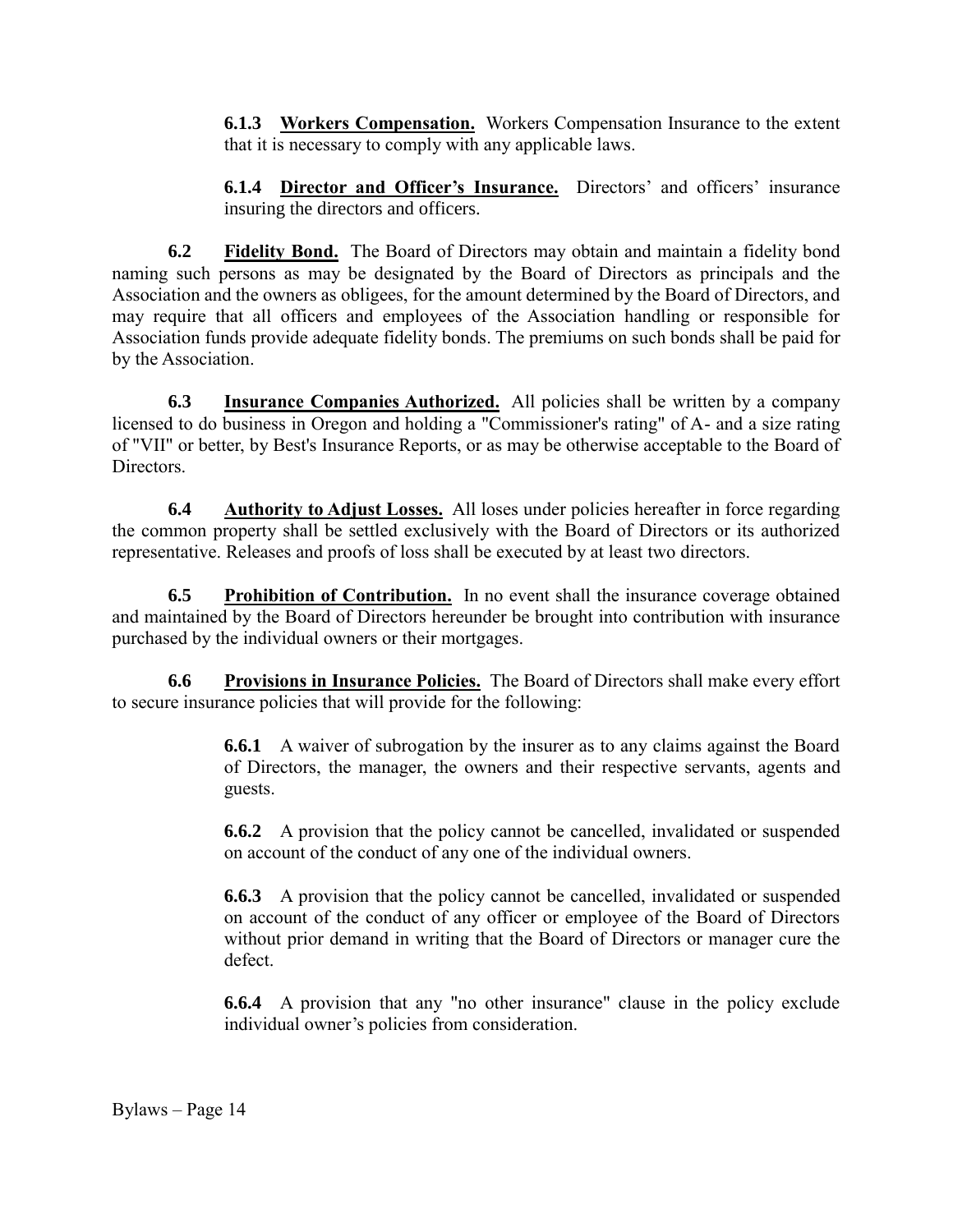**6.7 Deductible Provisions.** The Board may negotiate the amount of the deductible in all Association insurance policies at such limits as are reasonable and customary under the circumstances and the deductible amount may be set at different levels for different insured risks.

**6.8 Review of Insurance Policies.** At least annually, the Board of Directors shall review all insurance carried by the Association. The insurance maintained by the Association shall comply with the requirements of the PCA.

## **ARTICLE 7**

### **BOOKS AND RECORDS**

### **7.1 Reports and Audits; Recordkeeping.**

**7.1.1** The Board of Directors, or its designee, shall keep detailed, accurate records, in chronological order, of the receipts and expenditures, itemizing the maintenance and repair expenses of the common property and other expenses incurred, and shall keep any other financial records sufficient for proper accounting purposes.

**7.1.2** An annual report consisting of a balance sheet and income and expense statement for the preceding year shall be distributed by the Board of Directors to all owners, and to all mortgagees who have requested in writing the same, within 90 days after the end of each fiscal year. From time to time the Board of Directors, at the expense of the Association, may obtain an audit of the books and records pertaining to the Association. At any time, any owner or mortgagee may, at his or her own expense, cause an audit or inspection to be made of the books and records of the Association.

**7.1.3** The Board of Directors shall maintain at all times the records and documents of the Association including the minutes of meetings. Such records and documents shall be reasonably available for examination by an owner or mortgagee; upon written request from the owner or mortgagee, such records and documents shall be made available for duplication. The Board of Directors shall maintain copies suitable for duplication of the Amended and Restated Declaration, Bylaws, rules and regulations (and amendments thereto), current operating budget and the most recent annual report. Upon written request of a prospective purchase, such copies and documents shall be made available for duplication during reasonable hours. The Board of Directors may charge a reasonable fee for furnishing copies to an owner, mortgagee, or prospective purchaser.

**7.2 Statement of Assessments.** The Board of Directors shall maintain an assessment roll in which there shall be an account for each Lot subject to assessment. Such account shall designate the name and address of the owner, the amount of each assessment against the owner, the dates and amounts on which the assessment becomes due, the amounts paid on the account and the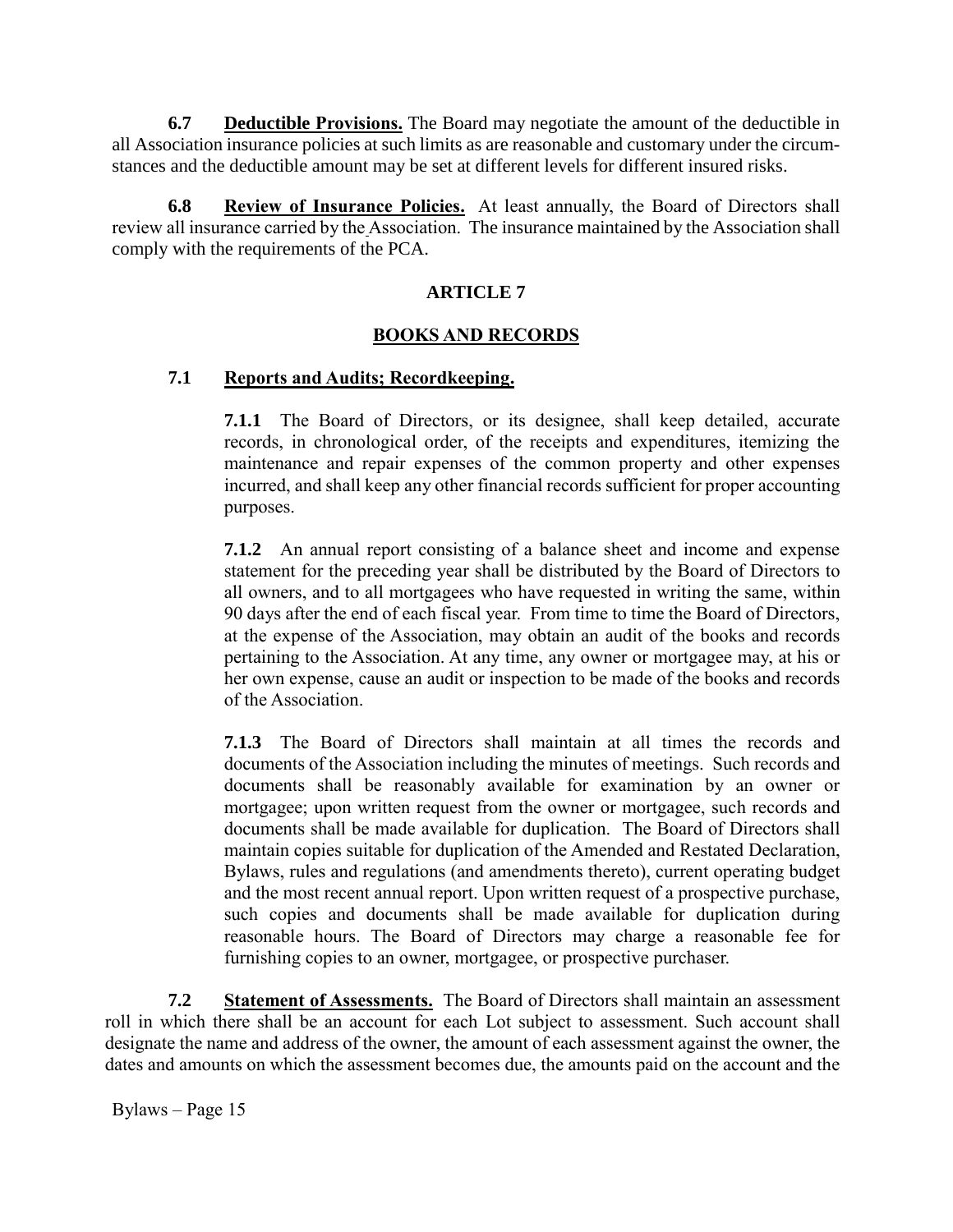balances due on the assessments. The Board of Directors shall promptly provide any owner who makes a request in writing with a written statement of the balance due on his assessments, subject to limitations within the PCA.

**7.3 Owner's Obligation.** Each owner shall provide the Board of Directors with the owner's mailing address and any change thereto.

## **ARTICLE 8**

### **AMENDMENT**

**8.1 Amendment by Members.** The Bylaws may be amended by affirmative vote of not less than 60% of the votes present in person or by proxy at a duly called meeting, or sixty percent 60% of the votes cast in a vote by ballot in lieu of meeting, so long as at least twenty percent 20% of the owners cast votes to establish quorum.

**8.2 Recordation of Amendments.** Amendments to these Bylaws shall be executed, certified and recorded in the deed records of Polk County, Oregon, by any office of the Association designated for that purpose or, in the absence or designation, by the Chair of the Association.

## **ARTICLE 9**

## **MISCELLANEOUS**

**9.1 Notices.** Any notice as required in the Amended and Restated Declaration, these Bylaws or rules and regulations shall be considered proper if sent via first class mail to the last known assessment billing address for the Lot or to such address as may have been designated by him from time to time, in writing, to the Board of Directors, or, if no address has been designated, then to the owner's or Living Unit. All required notices except notices related to failure to pay an assessment, foreclosure of association lien, or an action the Association may take against an owner shall be considered proper if sent via electronic mail, facsimile, or other electronic means (including the monthly electronic newsletter), for all owners who have not opted out of electronic only notifications. All notices to the Association or to the Board of Directors shall be sent care of the managing agent, or, if there is no managing agent, to the principal office of the Association or to such other address as the Board of Directors may hereafter designate from time to time.

**9.2 Waiver of Notice.** No restriction, condition, obligation or provision contained in these Bylaws shall be deemed to have been abrogated or waived by reason of any failure to enforce the same, irrespective of the number of violations or breaches thereof which may occur.

**9.3 Invalidity; Number; Captions.** The invalidity of any part of these Bylaws shall not impair or affect in any manner the validity, enforceability or effect of the balance of these Bylaws. As used herein, the singular shall include the plural, and the plural the singular. The masculine and neuter shall each include the masculine, feminine and neuter, as the context requires. All captions used herein are intended solely for convenience or reference and shall in no way limit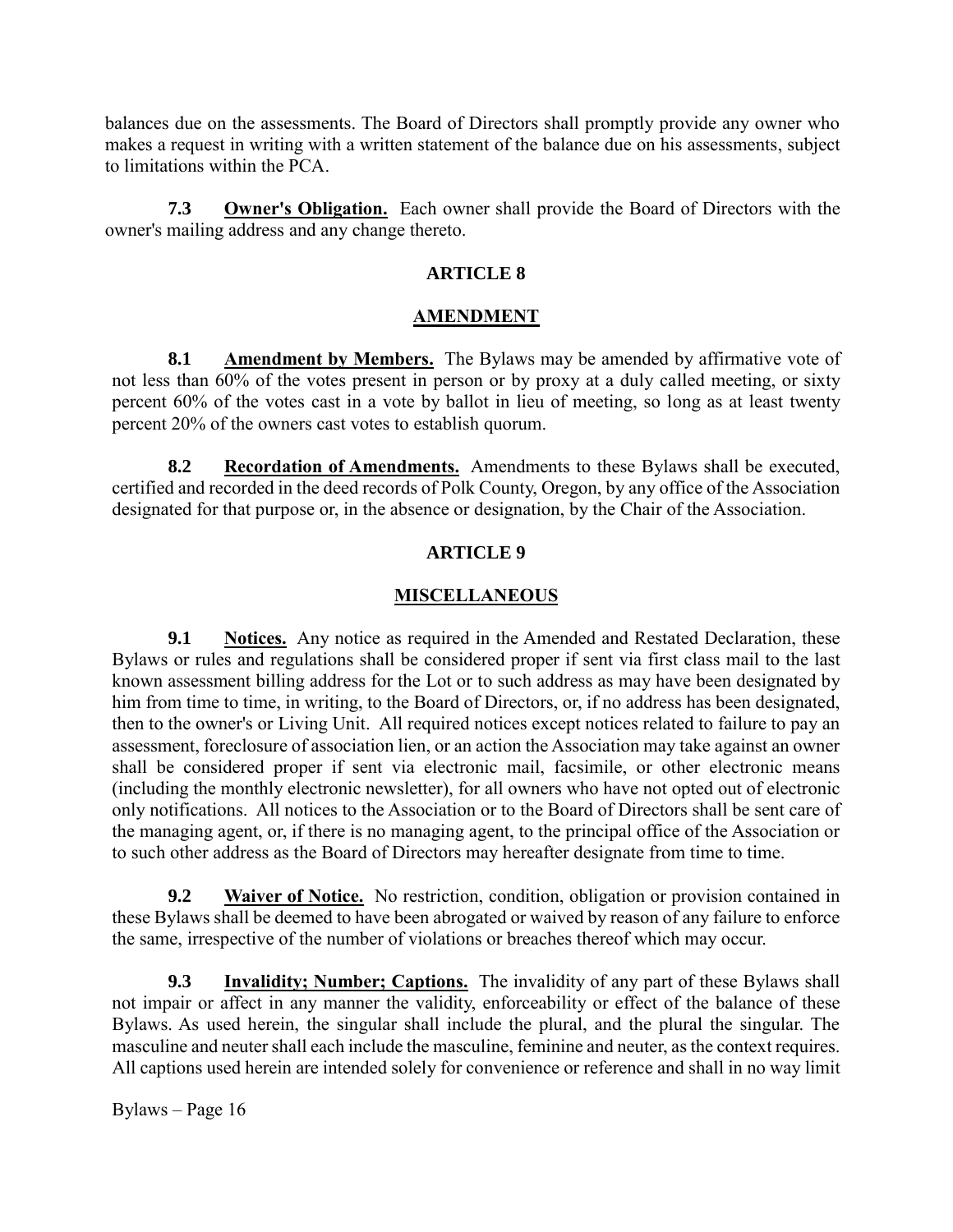any of the provisions of these Bylaws.

**9.4 Conflict.** In any case of any conflict between the Articles of Incorporation and these Bylaws, the Articles shall control; and, in the case of any conflict between the Declaration and these Bylaws or the Articles of Incorporation, the Declaration shall control.

### **ARTICLE 10**

### **INDEMNIFICATION OF DIRECTORS, OFFICERS, EMPLOYEES AND AGENTS**

**10.1** The Association shall indemnify any Director, officer, employee, or agent who was or is a party or is threatened to be made a party to any threatened, pending, or completed action, suit, or proceeding. Indemnification will be made regardless of whether the action is civil, criminal, administrative, or investigative (other than an action by the Association) by reason of the fact that such a person is or was a Director, officer, employee, or agent of the Association or is or was serving at the request of the Association as a Director, officer, employee, or agent of another corporation, partnership, joint venture, trust, or other enterprise, against expenses (including attorney fees), judgments, fines, and amounts paid in settlement actually and reasonably incurred by said person in connection with such suit, action, or proceeding . This applies if such person acted in good faith and in a manner that such person reasonably believed to be in, or not opposed to, the best interest of the Association, and, with respect to any criminal action or proceedings, had no reasonable cause to believe that such person's conduct was unlawful. The termination of any action, suit, or proceeding by judgment, order, settlement, conviction, or with a plea of nolo contendere or its equivalent, shall not of itself create a presumption that a person did not act in good faith and in a manner that such a person reasonably believe to be in, or not opposed to, the best interest of the Association, and, with respect to any criminal action or proceedings, had reasonable cause to believe that such person's conduct was unlawful. Payment under this clause may be made during the pendency of such claim, action, suit, or proceeding as and when incurred, subject only to the right of the Association to reimbursement of such payment from such person, should it be proven at a later time that such person had no right to such payments. All persons who are ultimately held liable for their actions on behalf of the Association as a Director, officer, employee, or agent shall have a right of contribution over and against all other Directors, officers, employees, or agents and members of the Association who participated with or benefit from the acts that created said liability.

DATED this day of 2017.

CERES GLEANN HOMEOWNERS ASSOCIATION, INC.

By:  $\Box$ \_\_\_\_\_\_\_\_\_\_\_\_\_\_\_\_\_\_\_\_, President

By:

 $\sum_{i=1}^{\infty}$  Secretary